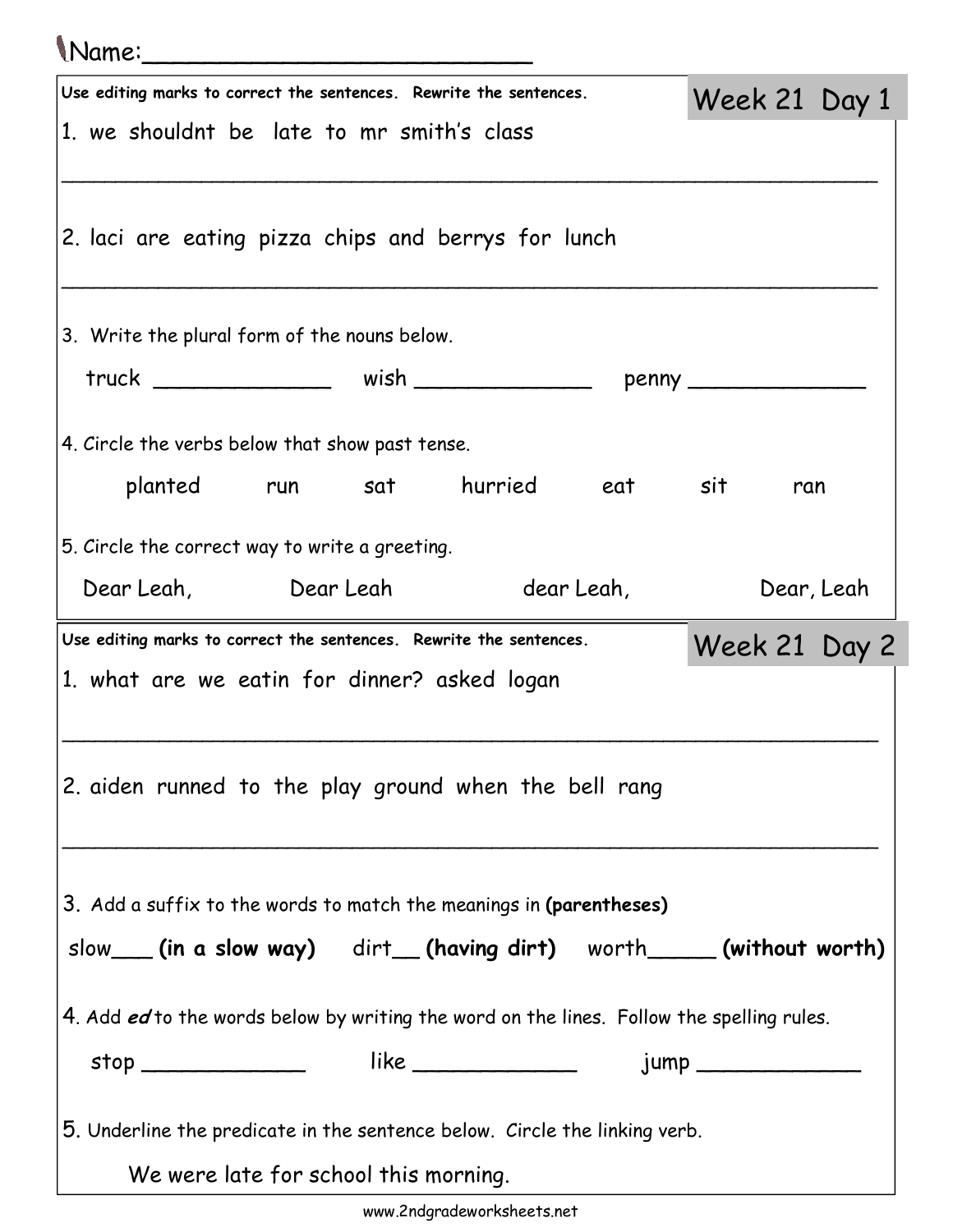| <i>Name</i> :                                                      |                              |             |                                                                                              |                              |  |  |
|--------------------------------------------------------------------|------------------------------|-------------|----------------------------------------------------------------------------------------------|------------------------------|--|--|
| Use editing marks to correct the sentences. Rewrite the sentences. |                              |             |                                                                                              | Week 21 Day 3                |  |  |
| 1. him lost two tooths yesterday                                   |                              |             |                                                                                              |                              |  |  |
| 2. dont take my croun? yelled grace                                |                              |             |                                                                                              |                              |  |  |
| 3. Circle the correct closing.                                     |                              |             |                                                                                              |                              |  |  |
|                                                                    |                              |             | love, Love Love, love,                                                                       |                              |  |  |
|                                                                    |                              | Kiley Kiley |                                                                                              | Kiley kiley                  |  |  |
| 4. Write the plural form of the words below.                       |                              |             |                                                                                              |                              |  |  |
| child________________                                              |                              |             | man                                                                                          | $fish$ and the set of $\sim$ |  |  |
| 5. Correct the spelling on the suffixes below.                     |                              |             |                                                                                              |                              |  |  |
|                                                                    | wishfull ___________________ |             |                                                                                              | $h$ opeles $\_\_$            |  |  |
| Use editing marks to correct the sentences. Rewrite the sentences. |                              |             |                                                                                              | Week 21 Day 4                |  |  |
|                                                                    |                              |             | 1. i seen three gooses and six fishes at the pond                                            |                              |  |  |
|                                                                    |                              |             |                                                                                              |                              |  |  |
| 2. mrs moore read grace for president to the class                 |                              |             |                                                                                              |                              |  |  |
|                                                                    |                              |             |                                                                                              |                              |  |  |
|                                                                    |                              |             |                                                                                              |                              |  |  |
| 3. Finish the simile.                                              |                              |             |                                                                                              |                              |  |  |
| Her hair was like $\_\_$                                           |                              |             |                                                                                              |                              |  |  |
|                                                                    |                              |             |                                                                                              |                              |  |  |
|                                                                    |                              |             | 4. Is the following an example of alliteration or repetition ? (circle one)                  |                              |  |  |
|                                                                    |                              |             | Suzie saw seven snakes slither slowly by.                                                    |                              |  |  |
|                                                                    |                              |             | 5. Divide the following words into syllables with a $\sqrt{ }$ . Circle the closed syllable. |                              |  |  |